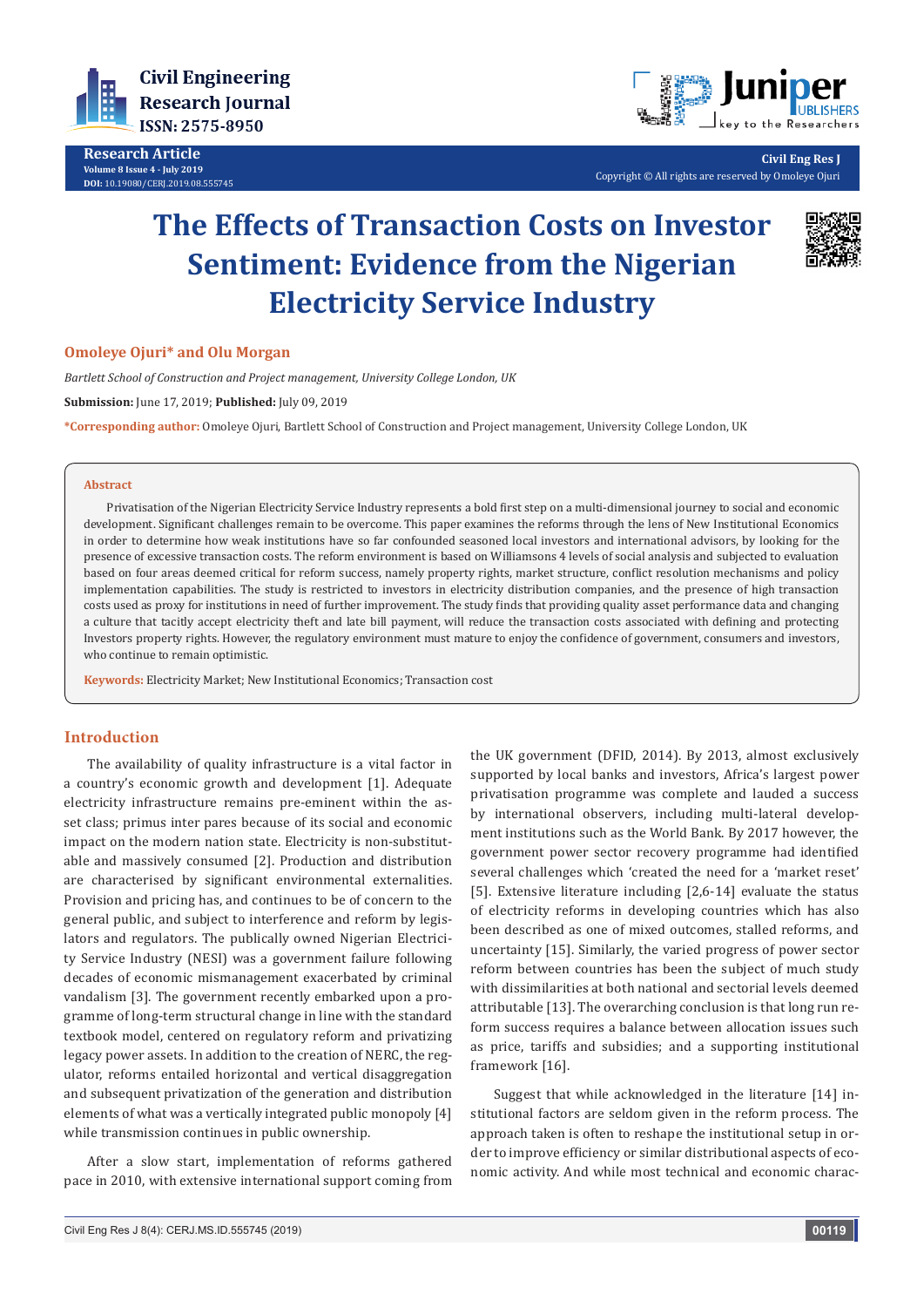teristics of the reforms have been studied, there is little evidence to show that the institutional framework has been explored. And here, the principal area of interest. How have the institutional factors at play within NESI managed to confound a knowledgeable community of international advisors and local Investors? Unquestionably, a full review of the entire industry reform is beyond the scope and the time available for this study. Thus, the focus is narrowed to the perspective of DisCo Investors, whose are considered essential to be essential for overall industry success. The key issue identified under the PSRP is for sufficient DisCo revenues to meet their market liabilities, operating costs and capital investment requirements [5]. The theories that sit within the framework of New Institutional Economics (NIE) provide a linkage between institutions, property rights and transactions costs [17]. Institutions evolve to reduce transaction costs so that property rights can be defined, allocated and exchanged at minimal cost. Thus, institutions have a role to play in reducing transaction costs in order to maximize the gains from economic exchange. From a different perspective, high transaction costs will dissuade investor's and lead to market failure of reforms. Supporting research looks for where Investors experience high transactions costs as an indication of failed or non-supporting institutions and will endeavor to answer the following specific questions:

- 1. Which factors within the NESI reforms contribute to excessive transaction costs?
- 2. What is the impact of these transaction costs on the business of NESI Investors?
- 3. How does the prevalence of these costs affect investor sentiment, particularly in relation to further investments under the current market structure?

The value of this study derives from both its timing and its geographic focus. It comes at a critical time when major financial interventions are planned by Government and the World Bank in response to the poor performance of the reforms to date. By geography, the focus on Africa's most ambitious electricity reforms provides a country specific contribution to the body of literature concerned with institutional constraints on infrastructure development. Nigeria's has a significant potential to contribute to global instability because of its chronic lack of infrastructure and poor economic development but will in the space of few short decades become the 3rd most populous nation in the world [18]. Investors are a critical component within any private sector-oriented market reform. The scope of the research covers the current Investors in the NESI Dis Cos. This includes equity Investors, lending banks, transaction and legal advisory and senior management persons. Surveys are restricted to private investors only, recognizing that State governments are minority shareholders in some of the privatized companies. Institutional investors do not feature. The public entity that operates the transmission network and the bulk trader and

the regulator, NERC are also excluded. Given the multiple perspectives in play, it is recognised that these excluded entities, or other industry stakeholders (e.g. customers, government, etc.) might well provide a contrasting picture. The rest of this paper is organized as follows. Section 2 undertakes literature review in order to position the NESI reform within a NIE framework. Section 3 discusses the methodological approach taken to progress the research, Section 4 presented the findings, and Section 5 concluded the paper

## **Literature Review**

#### **New Institutional Economics (NIE)**

Neoclassical economics has a non-institutional approach to economic analysis [19,20]. It assumes that the basic underlying institutions necessary for economic analysis, e.g. private ownership, credible property rights, enforceable contracts, and well-functioning corporate governance systems and markets are given. Firms were simply production functions, a black box governed by economics of scale. Only trivial explanations of vertical integration existed. The differences in economic growth between countries was poorly understood [21] and the influence of government institutions on the same was largely ignored. Critically, the application the existing theory to developing countries was challenging, particularly as there was no way to accommodate the idiosyncratic and unmeasured attributes of social, political and economic institutions between countries [22].

The efforts of economist who sought to address the shortcomings of orthodoxy led to a growing school of thought which eventually became known as New Institutional Economics [23]. Beginning with the premise that institutions matter and must be predisposed to analysis [24,25] NIE combines economics, law, organisational theory, political science, sociology and anthropology to understand social, political and commercial institutions [26]. Institutions are the regularities in repetitive transactions between individuals [27]. They are not persons, but the customs and traditions that provide a set of incentives and disincentives for individuals. Institutions arise and evolve because of the interactions between individuals. Within the institutional framework, individuals form organisations to capture the gains arising from specialisation and division of labour.

Analytical framework illustrating NIE is commonly used [25]. It describes institutions at 4 overlapping levels of social abstraction. Feedback mechanisms exist between the levels, but progress at the lower levels (L4 lowest) is constrained by progress at the higher levels (L1 highest). NIE is concerned with L2 & L3 [21] slightly modified illustration is shown in Figure 1. Contextualized for the NESI reforms, we have as follows:

#### **L1 – Social embedment level**

This is where Nigeria's history and culture as a people (Yoruba, Hausa, and Ibo etc.) and its historical beliefs (chieftaincy traditions) and religion (Christianity, Moslems, and Pagan wor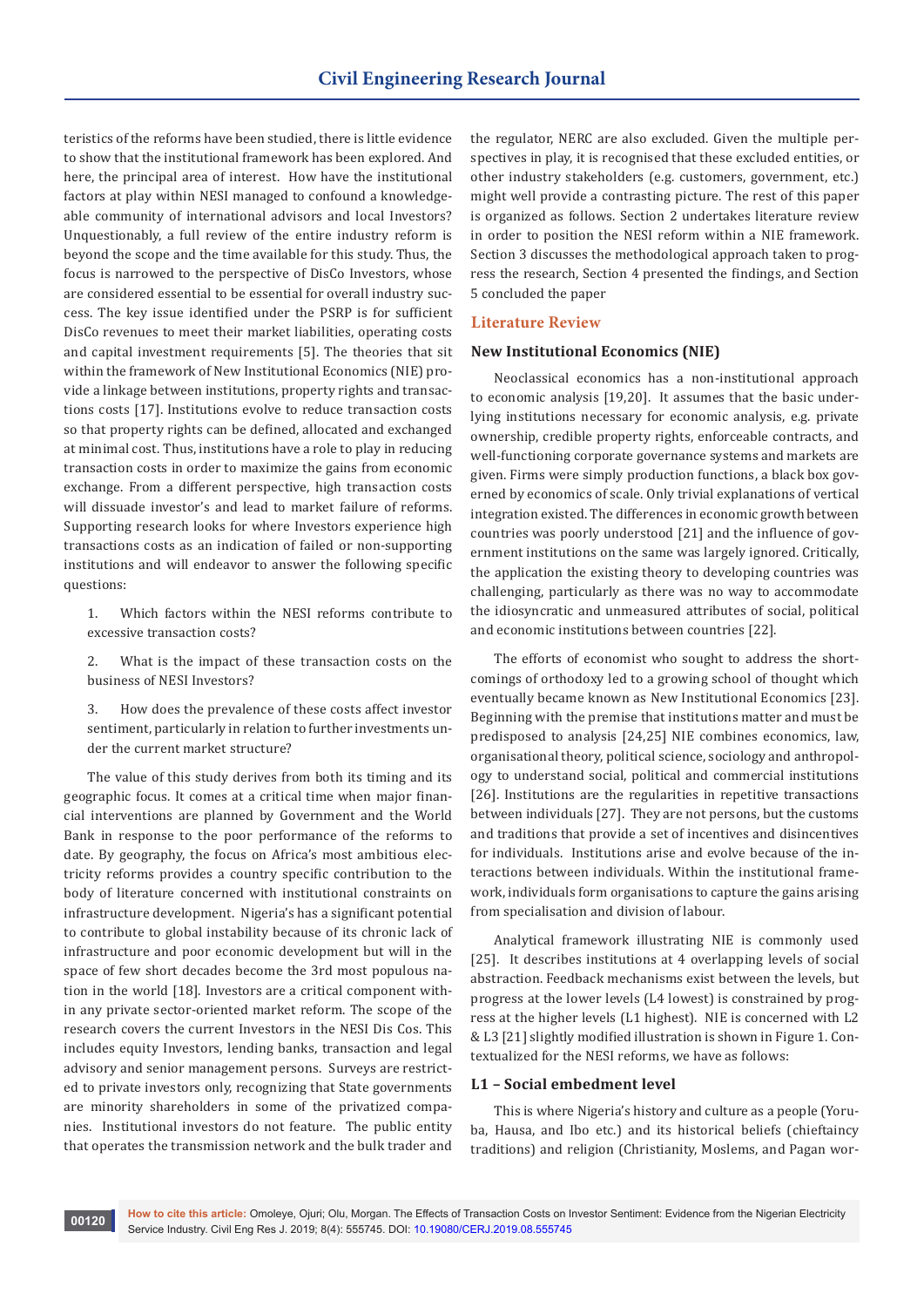ship) lie. The core social and cultural institutions that exist here change very slowly and have evolutionary cycles that stretch into hundreds or even thousands of years. This level is taken as given.

## **L2-Institutional environment level**

The basic institutional level of what Williamson calls the rules of the game. According to Joskow [21] this level includes the governing constitution encompassing the political system

and basic human right; definition and allocation of property rights, and legal laws and institutions to enforce political, human rights and property rights, and the governance of money. This includes basic financial institutions, taxation powers, governance of migration, trade and foreign investment and, the political, legal and economic administrative competencies that facilitate change.





Williamson calls this 'The play of the game'. Here resides the choice of arrangements that govern the conduct of economic relationships-the basic framework through which economic agents' trade goods, services and labour evolve. The boundaries for the nature of transactions that will take place in the market and those that are internalized within the firm emerge, defining the horizontal and vertical boundaries of the firm. Contracts are managed as economic actors adapt and align under a discriminating alignment from markets to hybrid to hierarchy governance structures responding to asset specificity, uncertainty and frequency. Corporate governance and functioning of financial institutions that provide credit support for private investment emerge. The key institutions of interest regarding the NESI reforms include regulatory, commercial, and consumer markets. Ultimately, the choice of governance arrangements is predicated on the institutional environment as well as the basic economic conditions that pertain such as the presence of natural resources etc. The pace of change is faster than witnessed in the environment level above, and a time frame of between 1 and 10 years is suggested.

## **L4-Individual level**

Here the usual neoclassical economics provisions that govern the day to day functioning of the economy applies, constrained by the institution's established by the three preceding levels. Production, resource allocation and employment, labour supply and consumer's rights etc. are governed under the rules of price, demand and supply, agency theory. The evolution is continuous, with prices and production are more or less continuously adjusted.

## **Property Rights, Transaction Costs and Institutions**

NIE owes much to work of Ronald Coase who made the critical connection between institutions, transaction costs and neoclassical theory [19, 27] links the institutional environment back to 'The Problem of Social cost' [28] and Governance back to 'The nature of the Firm' [29]. Transactions Costs derive from weakness in the contractual situation; brought on by the human conditions of bounded rationality and thus contractual incompleteness, and the potential hazard of opportunism. Ex ante TC's arise from attempts to prevent transaction failures due to asset specificity and opportunism, including drafting, negotiating and safeguarding a contract. Ex post TC's are the costs of altering contracts to correct ex post misalignments, the costs of setting up and maintaining governance structures and the costs of bonding to guarantee contractual commitments [17,24]. Highlights that transaction costs not only exist but also [17] they are huge and may represent about 50-60% of net national product of modern market economies. In less developed economies,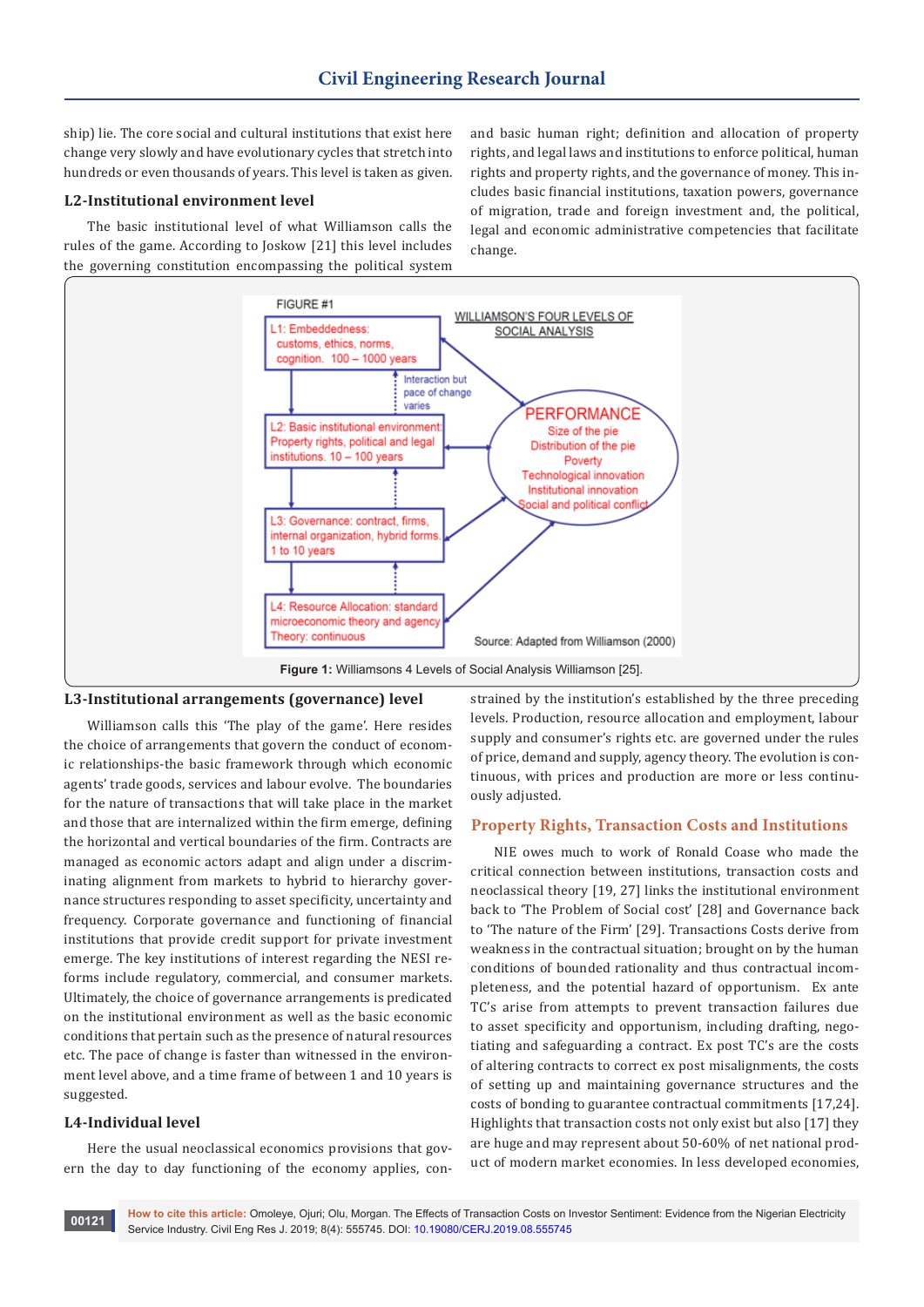transaction costs are thought to make up an even greater fraction of the overall GDP and frequently deter exchange. Within the governance branch of NIE, [30,31] extend Coase's insight through Transaction Cost Economics [32]. A rational discriminating alignment matches the choice of governance form (markets, hybrid, and hierarchy) with the dimensions of transactions factors (asset specificity, uncertainty and frequency) in order to reduce transaction costs. North takes a different approach and focuses on the institutional environment. He argues that institutions emerge in order to minimise the informational costs of transacting, brought about by the same failing of human agents. Institutions evolve to lower costs so that the gains from exchange are once more possible.

Suggest that the traditional [33] TCE governance approach needs to be adjusted so it can be successfully applied to developing countries since it partially ignores the role of governmental policies and institutional change. Thus, a combination of the Williamson and North approaches is required to take into account both power relations and incentive dynamic structures. Property rights are the keystone of an economic system. It provides the basis for trade and a market economy, defining the use, income rights and transferability of assets and therefore plays a central role in economic development [34,35]. Establishing and maintaining property rights entail transaction costs [17]. When transaction costs are substantial, the allocation of property rights becomes critical to the point where economic exchange is no longer desirable. Maintaining Property rights requires third party enforcement, hence the rule of law [24].

Any school of thought that addresses the role of social, cultural, political and economic institutions on economic behaviour will inevitably have its detractors. NIE is just as much criticised as it is supported, whether directly [36], or via transaction costs theory [37]. One weakness of NIE is that it cannot explain how to overcome path dependency. While Institutions may be important determinants of economic performance, when it comes to new general insights about how that determination works, the NIE adds nothing to what is already known. No new predictions are derived; no new policies are recommended [38]. Opponents of the Transaction cost theory school include [39] who suggest that the TCE concept cannot provide a sufficient rationale explaining either the emergence of institutions or the origins of organisations given it static, ahistorical and universalistic nature. Being that a substantial body of Nobel Prize winning economists' lies on the side of the theory, no further discourse into these critics is attempted.

# **The Electricity Service Industry (ESI)**

Market oriented reforms such as that envisaged for NESI calls for institutional arrangements that support the private sector participation. This affects market instruments such as property rights, information and prices [16] which are in turn also determined by a combination of proposed market structure and the underlying industry characteristics. The following key features of the ESI are noted (Alves de Santana & da Silva Leite n.d.), [21,22,40-45]. Firstly, Economies of scale exist in the 3 segments of production, transmission and distribution. Large, lumpy, irreversible upfront infrastructure investments in generating plants, transmission lines and distribution networks deliver decreasing average costs. Secondly, Electricity is a homogenous good that cannot be economically stored but is yet subject to varying temporal demand. Thirdly, the direct physical relationship between a specific generator and a specific customer and no economical way to curtail an individual customer's consumption when specific generators fail to perform. Fourthly, the aggregate shortrun elasticity of demand is inherently small and the effective short-run elasticity of demand further reduced by the absence of hourly metering, communications, and pricing arrangements. Fifth, efficient electricity pricing can only be achieved if prices signalled to producers and consumers reflect costs by time and location. Sixth, the physical and technical attributes of the AC networks which contribute to the potential network externality and network "commons" problems also make is difficult to define a well-defined set of property rights.

The forgoing suggests that the electricity sector should be structured around large firms, behaving as natural monopolies [16]. The economic logic is that the operational and investment relationship between generation and transmission is more efficiently internalised within a single entity, where an internal operating hierarchy is more efficient than market. The success of the Chilean reforms demonstrated that alternative market arrangements were possible, and the right institutional setup is able to induce investment and expansion [16]. Thus encouraging the reform bandwagon. But paradoxically, it would appear that the degree of disintegration that is economically efficient is no longer obvious, contrasting with the neo-classical perspective on which the anti-trust arguments favouring vertical disintegration were based [46-49]. As a case in point, Meyer [50,51] reports permanent cost increases of up to 20% when generation is un-bundled from retail and finds scant evidence to support the legal arguments that vertical integration leads to economically inefficient market power. Michaels [48] found that utilities enjoy strong economies of vertical integration.

#### **Institutional Perspective on Electricity Reform**

Erdogdu [10] finds that while there has been a substantial body of work investigating various aspects of institutions, there is no evidence of earlier empirical work that applies the NIE approach to the analysis of power market reforms. However, the earlier work indicates that NIE has a valid contribution to electricity market reform including that

1. Institutions matter,

2. The neoclassical ideal assumptions need to be abandoned in favor of the reality posited by NIE,

3. Institutions may be both an enabler and a constraint,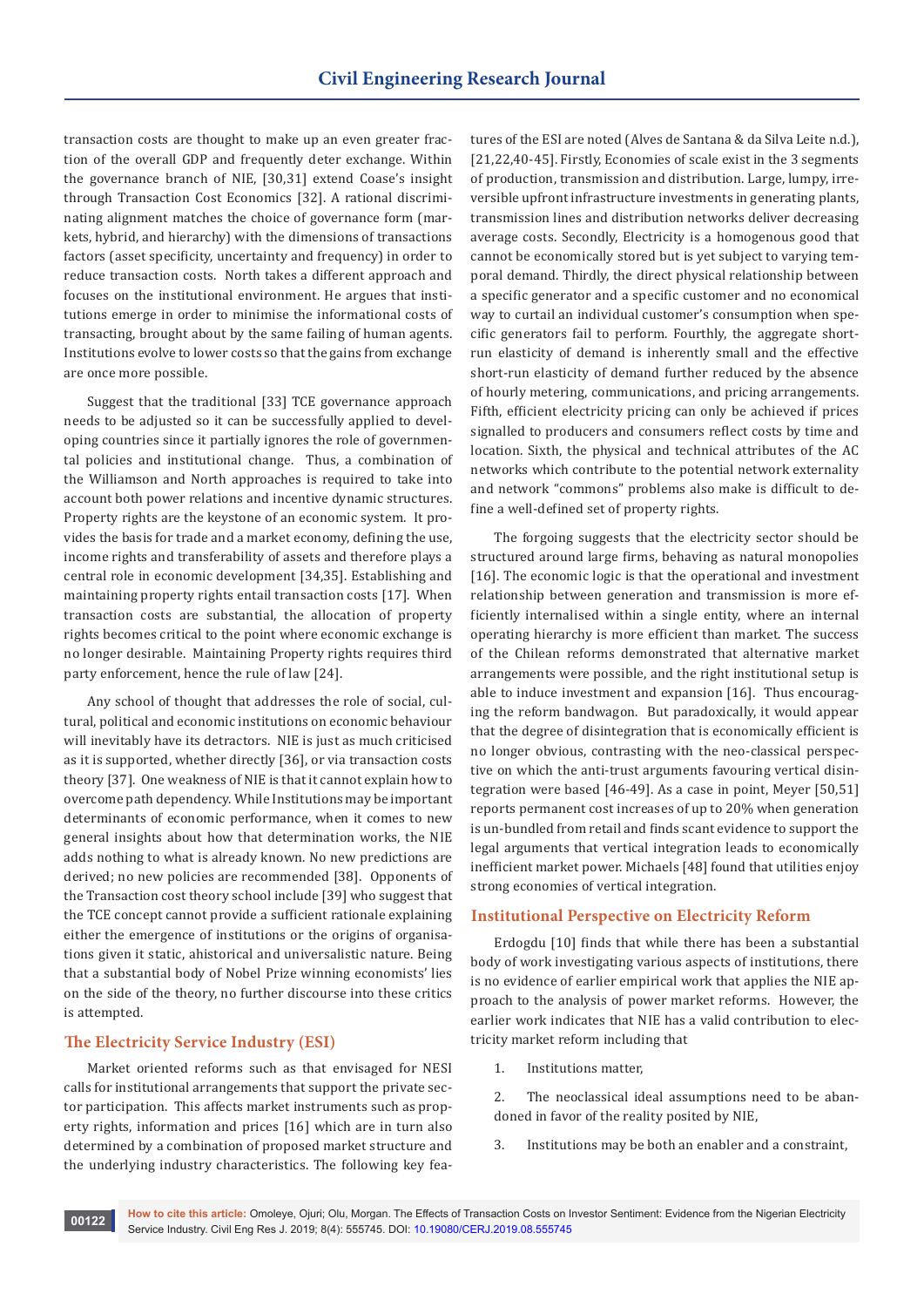4. NIE establishes a fundamental relationship between property rights, transaction costs and institutions,

- 5. Nonmarket transaction costs are important
- 6. The electricity market reform is largely path dependent.

Note that while [10,16] institutional factors are acknowledged in principle, they are usually not appropriately considered in the design of reform processes. To the contrary, institutional transformations are designed in response to the distributional aspects of the economic policy envisaged, and any feedback effects was often ignored. For example, market-oriented reforms would require institutional arrangements that support private sector participation. Bhattacharyya [7] proposes four key institutionally derived areas of the electricity reform process that affect the outcome significantly are

- 1. Stability of the political decision-making system
- 2. Overall acceptance of the rules of the game
- 3. Ability to adapt to the changed environment
- 4. Proper transition period management

Studying the effects of institutional aspects on Investors partly follows [16] choice of four areas that are deemed critical to success, namely property rights, market structure, conflict resolution mechanisms and policy implementation capabilities. Allocation and protection of property rights is essential for success of private (majority) ownership of generation and distribution. The post reform market design is critical for the implementation and operational success of the reforms, including not only the regulatory aspects, but of the structures of roles and incentives that are deemed to be necessary for long run success. Formal and informal conflict resolution mechanisms are necessary for implementation and long-term operations, help to enforce standards and the competitive behaviour expected from market design. The combination of market design and conflict resolution, and most importantly, the capacity of regulators to present a consistent set of policies that avoid the capture by politics, vested interests and detractors and encourages all parties to work together for success. The last three of these key elements are considered to be critical for institutional issues that affect investor sentiment.

## **Methodology**

Given the research focus, a qualitative method was applied to collect information in order to gain an understanding of investors' attitudes. Fellows and Liu [52] state that the qualitative approach seeks to find out why things happen as they do; to determine the meanings which people attribute to processes. From this, theories will emerge Oakley (1994). Analysis of qualitative data falls into a number of categories [53].

1. Theory-building-seeks to develop theory out of the data collected during the study

2. Descriptive or interpretive attempts to develop a coherent view of the subject material.

3. Language based-understanding the environment and interpreting intent.

Data was collected from primary and secondary sources. Primary research was used to gather the data through semi structured interviews with Investor representatives. The interviews were conducted in Nigeria between July and August 2018. In total, 14 people were interviewed, a cross section of Equity Investors and senior persons from electricity generation and distribution companies, lending banks and transaction and legal advisory services. Most interviews were held face-to-face and lasted approximately one and a half hours and recorded in whole or in part - subject to consent. In applying qualitative analysis approach, first, the data was coded using the NVIVO-11 qualitative software. The coding was conducted on the transcribed interviews for the purpose of identifying keywords and phrases that would give understandings and meaning to the data collected. In order to generate themes and in search of patterns that suggested relationships or common themes, the codes were assigned a "free node" where coding was unstructured and hundreds of codes were identified, thereafter were collated into "tree node".

The next step was the use of thematic coding. In addition, with NVivo 11, the researcher was able to get a broad feel for different types of themes available in the data. The researcher ran a quick word frequency to see which words the respondents used most frequently. This resulted in word cloud that brought about emerging themes which also groomed the themes to check whether related themes could be grouped together. The most important thing the researcher did was to stay focused on the research questions including the design. The research questions form the basis of the semi-structured interviews. The primary purpose of the questions is to stimulate discussion, and allow the interviewees to elaborate on the rational and approach of Investors during the bidding process in the run up to market entry, the challenges encountered in operating at market since privatisation, and their perceptions about the future direction of the industry.

## **Findings**

This section highlights some of the key issues identified from interviews with Investors under the thematic areas previously discussed, these being property rights, market structure, policy implementation capabilities and conflict resolution mechanisms. It should be noted that in practice, these themes have a considerable overlap in L2 and L3 institutional features, and matters discussed are significantly interrelated.

At the heart of the NESI reforms is a significant liquidity problem [5]. However a common observation is that many of the issues faced by Investors flow from the availability and quality of information and how evolution of the underlying institutions and organisations that deliver the reforms are shaped by and react to information issues.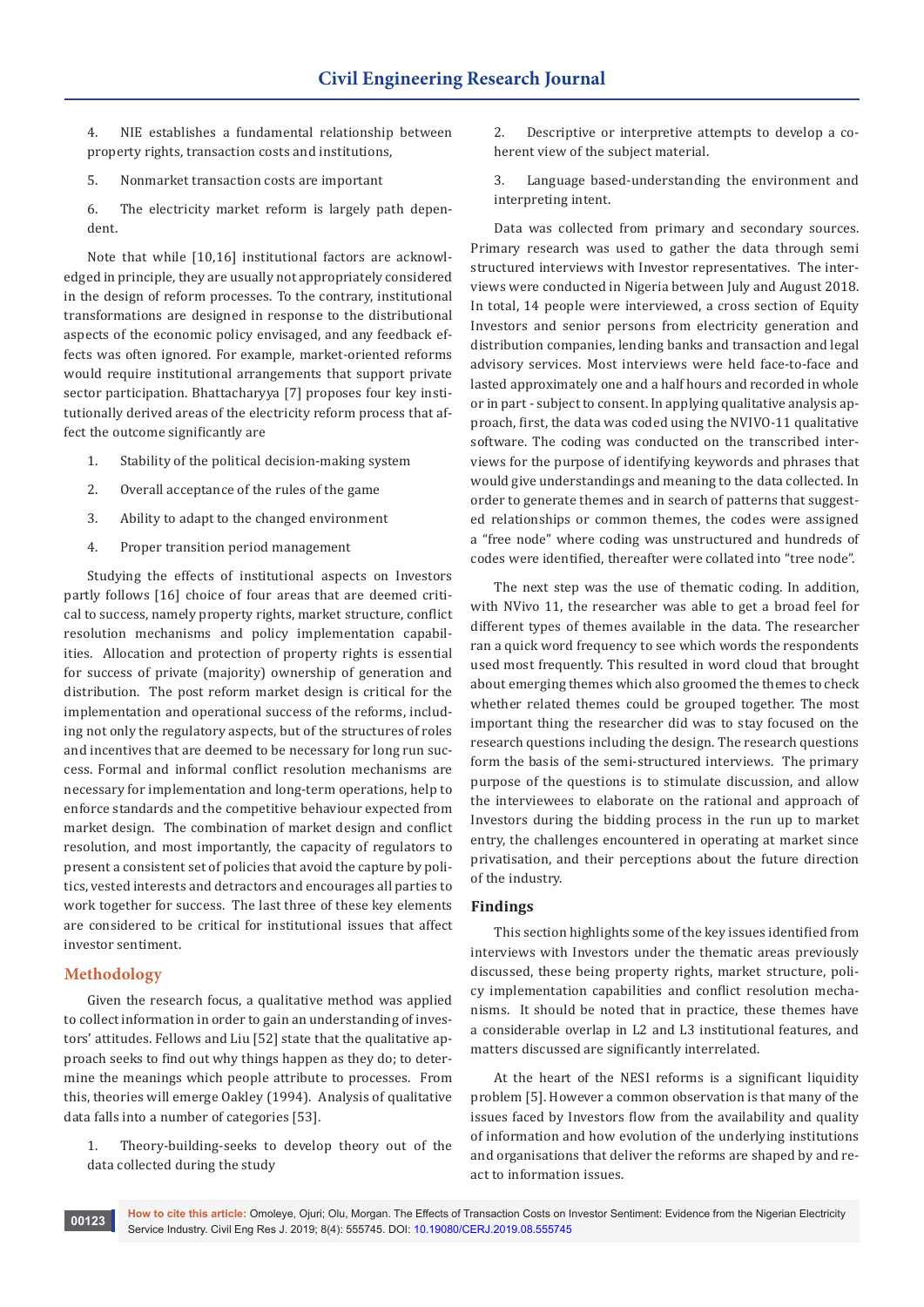## **Property rights**

Defining and protecting investor's property rights, particularly in the case of the Dis Cos have a significant impact on the profitability of the industry, and on the financial viability of the entire NESI. Here Investors suffer significantly in two keyways. Theft of electricity service is a significant issue in a country where their electricity tariffs have historically been below the cost of supply, most consumers were not metered and have been used to paying a token flat rate that does not reflect the quantum of electricity consumed. In fact, in many quarters, electricity supply is considered to be a social good which ought to be free or subsidized by FGN. Theft is only recently beginning to enjoy the support of formal law enforcement. Therefore, Investors find unexpectedly high cost associated with revenue collections (commercial and collection losses account for up to 32% of electricity supplied [4] and at the same time face complaints about overbilling from unmetered customers who are currently charged a flat tariff regardless of consumption.

Energy theft, over-billing and the non-payment of electricity bills are all related to the historic problem of a lack of metering of consumers. In the lead up to privatization, PHCN successor companies failed to extend metering significantly, and relied extensively on estimated billing in order to meet the high revenue targets they had been set (presumably such revenue targets being required to inform the coming privatizations. The Dis Cos have maintained this practice, which understandably remains unpopular particularly in the face of increasing tariffs.

Pre-payment meter installations programme significantly lags the Purchase Agreement requirements and there is increased pressure on Dis Cos to accelerate. However, not only do Investors complain that the tariff structure makes insufficient provision to recoup the necessary investment, Dis Cos have to deal with customers who do not buy electricity for months on time partly due to lack of power supply, but allegedly due in large part to bypassing their meters. Some power distribution companies are now installing smart meters that are better able to determine if their customers are cheating but such meters are more expensive than allowed in the tariff. Thus, Investors have a concern that as more customers move to a prepaid metering system it will increase the losses from electricity theft. Further, there is a complex social interaction between the price and consumption of electricity. As previously unmetered consumers realise the real cost of electricity consumed they either cut back on consumption or increase theft of service. The Dis Cos sells less and incur additional costs in protecting its property rights. Both push up the unit price of supply which has to pay for capital and operational costs. Finally, the institutional challenge is brought into sharp focus by Government Ministries, Departments and Agencies (MDA's) who do not pay their electricity bills and constitute the single largest debtor group to the industry (\$206 million at the end of 2016 [5] Some Investors claim that up to 70% of electricity supplied is consumed by non-paying MDA's. Not only does this set a poor precedent for domestic consumers,

the more recent tariff proposed by NERC, (indeed the settlement scenarios put forward under the recent recovery plan) simply assumes that MDA debts will be paid-without specifying how.

#### **Market structure**

Reform envisages that a competitive wholesale market will emerge in due course. For the time being the privatized Gen Cos and Dis Cos have to deal with a TCN, Bulk trader and System Operator that still public sector owned and operated. Investors contend that the biggest issue with TCN is load rejection even as TCN contends it is the Dis Cos that reject power. The dilapidated transmission and system control infrastructure is not able to deliver power to the specific location where the Dis Cos require it, such demand in quantum and location being driven by Dis Cos preference to prioritise credit worthy customers, since power supplied otherwise becomes their liability. TCN infrastructure is also constrained where Northern supply is concerned, with insufficient wheeling capacity. Since the tariff is based on a certain minimum level of supply, Dis Cos suffer financially when insufficient power is supplied, and incur additional liabilities on the part of TCN. In order to reassure Investors, an independent international company, Manitoba, was appointed to manage TCN, pursuant to efficiencies, best practice and effective investment deliver, subject to government funding. Reportedly, Manitoba never had the authority or the resources to discharge its contract effectively and management of TCN returned back to the Public sector in 2016.

The Gen Cos have a vesting contract with NBET and consequently the challenges of the industry sit within those contracts. NBET would like the Dis Cos to increase the thresholds of their remittances which had fallen to 29% by 2016 (53%, 2015) [5], but this is unlikely given the existing cash shortfall. The perception across the industry is that the Dis Cos are 'cooking the books'. Dis Cos reject this and maintain that the shortfall is not just a collections issue, but a structural and commercial issue across the entire industry 'You can't give away money when you don't have it'. Further distrust across the industry has arisen over the last few months with allegations that Gen Cos are inflating their invoices. Relationships across the market is poor. The commercial performance at either side of the publically held bulk trader divide has a major impact of cash flow across the entire industry, and the mitigating effect of NBET, designed to ensure liquidity until a fully functional TEM is achieved is no longer adequate in the face of massive financial deficits.

#### **Policy implementation capabilities**

Government sent all the right messages at privatisation. Regulation and transaction agreements were designed to make government a junior partner and encourage Investor ownership. Privatisation was fair and the operations requirements clear. Disco investors assessed the market and negotiated a tariff which was regularly reviewed. They are held to a set of performance requirements, and if they fail to perform over a period of time, assets revert back to government for one dollar. But so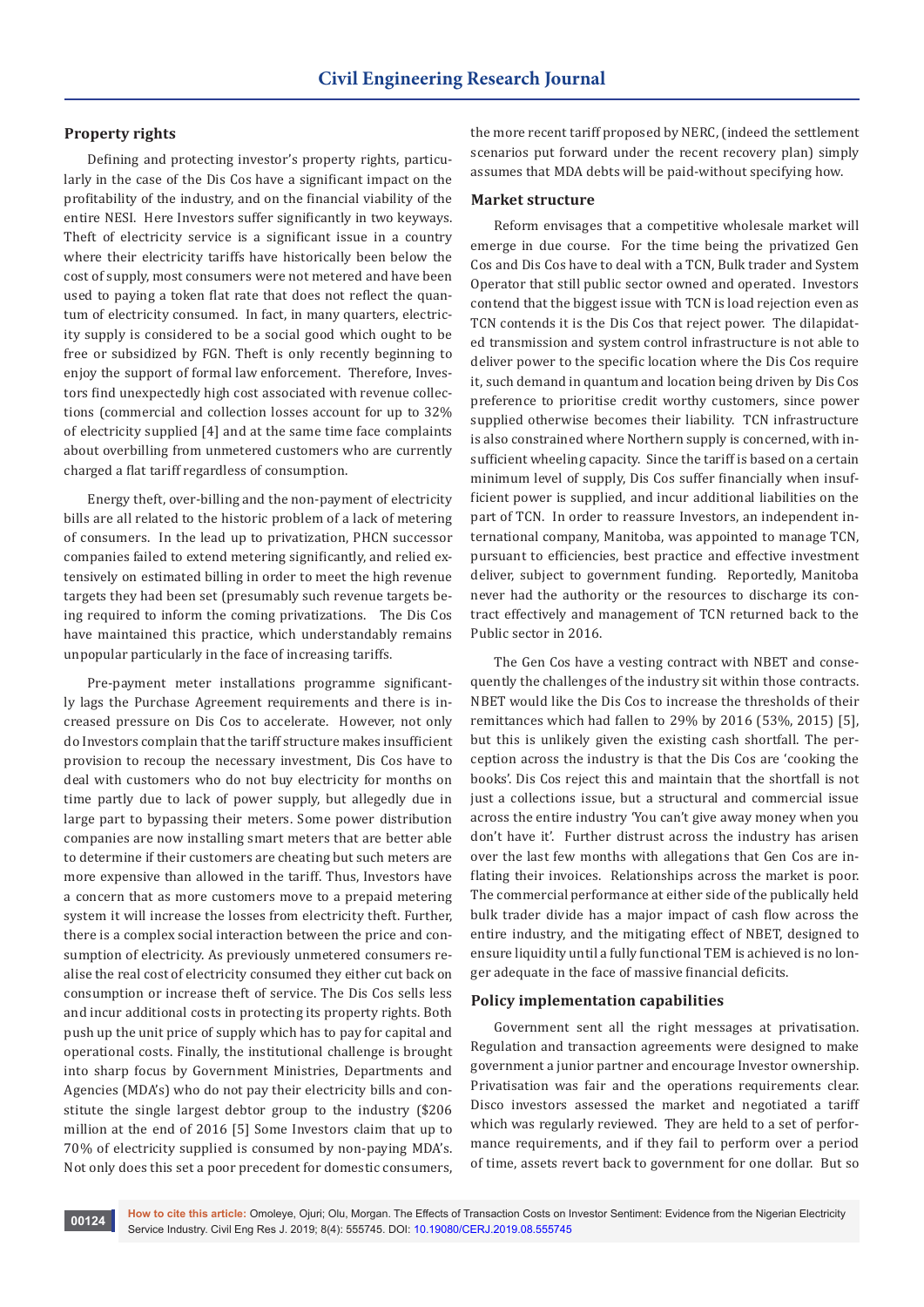long as requirements are met over the 5-year period, Investors can return to market under an IPO and bring on board even more investors and the government divests of its own holding. Investors would have conceived that risk was appropriately distributed. Interviewees confirmed that formal the bidding process was conducted appropriately, transparently and that the international bodies including the World Bank who provided monitoring were satisfied. There was no evidence of cronyism. However, due diligence by bidders was limited to the Vendors data rooms, which was felt to contain insufficient data about the operational state of the assets or critically, analysis supporting ATC&C losses. It was noted for example that NERC's estimation of ATC&C losses was in the region of 20%, even NERC's independent consultant suggested that 30% was a more realistic figure. Physical inspection of the assets was limited by hostility from the Electricity Union Workers during the period of the sale, and the 6 month transition period prior to hand over of assets prevented by the same. As such Investors business plans was based on the information provided by the seller's representative; the Bureau of Private Enterprises (BPE), an arm of government which also now sits as the minority shareholder on the board of the privatised companies.

While commercial evaluation for the Gen Cos was on the basis of the bidder's purchase price, Dis Cos tender evaluation was based on the ATC&C loss reduction model, a theoretical construct that measures the efficiency and effectiveness of a distribution company. This permits Vendor setting of fixed price (valuation) for the asset, while the bidders bid a business plan that maximizes ATC&C loss reduction over a 5 year period. The winning bid for a given DisCo is maximum periodic reduction bid. The potential problem with this methodology includes:

1. Measurement of ATC&C remains data driven and highly subjective in the absence of metering and accurate customer database.

2. There is a relationship between ATC&C and MYTO, which stipulates annual capex and opex requirements, approved rate of return and other Dis Co expenditures.

If the ATC&C loss reductions bid is out of step with MYTO investment provisions, then an investment deficit results. It is almost certain that any bidder who prevented this investment deficit would have lost out at bid. At the same time, it is not certain how a bid proposal that willfully destroys its equity base can be credible to lenders or the regulator, or sustainable in the long run. However, this appears to have been the basis of many of the winning bids. Unsurprisingly, there turned out to be a gulf in asset and enterprise condition between pre and post-sale reconciliations by the new owners. Some of the interviewees went as far as to suggest a willful misrepresentation of the facts. Actual average losses on takeover averaged 46% [4]. And whilst this might have had an impact on baseline asset valuations, it had a much more significant impact on the operational business plans on which the bids were based and therefore, the rate at which

notable improvements could be affected. More investment is required than anticipated, and a greater rate in order to meet the asset improvement trajectories on which the tariffs were based. And this could only be achieved by a corresponding increase in cash flows, and thus tariff in the absence of further debt or equity injections.

It evident that Investors clearly under-estimated the challenges of the power sector during the bidding process, but the method of evaluation ensured that the greater the degree of optimism, the greater the chance of winning. Further it appears that privatisation was underpinned by unrealistic assumptions by NERC. E.g., expectations was that Dis Cos would be able to remit 90 percent of their market invoices to NBET by 2015 (actual emittances was only 53% in 205 and has fallen even further in 2016), meaning that when combined with the short term liquidity provision from NBET, the industry would have always generated sufficient cash flow. Indeed, there was an expectation that there would have been break-even midpoint of the first five year cycle and certainly no later than the 3 year, including allowance for capital program induced efficiencies. Consequently, insufficient emphasis was placed on the medium to long term financial capability of Investors, who were mostly highly leveraged. With actual invoice remittances is less than half the anticipated levels, it is not surprising to see how the severe financial deficit across the industry has developed.

Despite the high levels of initial interest, local Investors sensed early on that international Investors, including banks would not participate in the privatisation. Four implementation issues were identified as making the industry un-investable by international standards:

1. Lack of cost reflective tariff.

2. Lack of sanctity of contract - following poor experiences on previous PPP's.

3. Regulatory uncertainty.

4. Lack of investment by local pension organisations of the host country.

It is suggested that some local Investors having a lack of knowledge of the sector may have been blinded by their belief that the power sector would be another communications boom. But this is thought to represent only a small minority and the overwhelming perception was that local Investors considered that the potential institutional failings could in the fullness of time be overcome.

## **Conflict Resolution Mechanisms**

The core issues at the heart of the NESI reform are cost reflectiveness, regulatory uncertainty, policy consistency, protection of sanctity of contract. These need to be addressed in order to realize the kinds of turnarounds expected in the sector. Regulatory uncertainty remains the biggest challenge from an investor perspective, and is also the biggest risk on lenders books,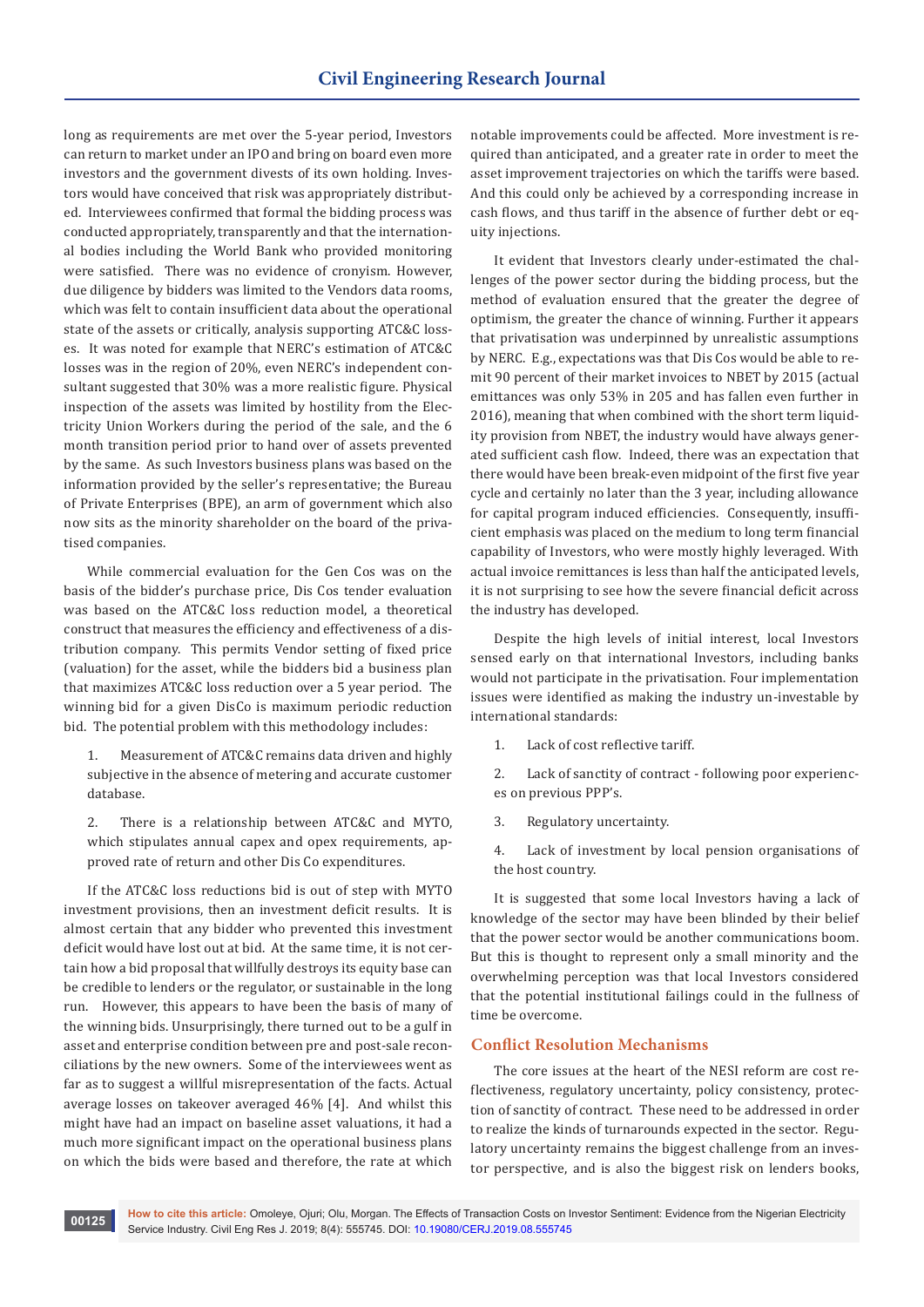meaning that no lender will lend to provide further capital investment. Investors recognize that informal conflict resolution begins with the regulator. Formal resolution continues with the regulator followed by, the judiciary, and then the government. But there is little appetite for judicial intervention. Recently, consumer groups bypassed the regulatory process and obtained court injunctions over tariff issues. These were seen as extremely harmful to the industry and courts have been asked to refrain from intervention, until the regulatory process is exhausted. But whilst desirous of a productive relationship, Investors consider that the Regulator is neither independent nor apolitical. Part of the problem of politicization has been that the massive investments required for turnaround have not been recognized by the regulator who have made assumptions about significantly less CAPEX in the tariff calculus. A year of dispute after some Dis Cos collectively triggered force majeure notices on the back of inconsistent and incoherent regulatory rulings have only recently been resolved by government. The evolving NERC framework for Business Continuity in NESI is perceived by Investors as tantamount to re-nationalizing the assets and viewed with dismay at a time when all stakeholders should be working towards constructive solutions. The PSRP is a step forward and seen by investors as indicative of the government finally attempting to get its own house in order and recognize how investors have been let down. But it does not address robustly the issue of regulatory uncertainty. There is also a need for better risk allocation across the value chain and for the government to take ownership of major elements of risk that are unique to it such as forex, gas pipeline vandalisation, macro-economic issues, regulatory issues and MDA debt [53-66].

The case of forex is highlighted in particular. 75% of industry costs are dollar based, and Investors saw safety in minor tariff reviews which would be implemented as necessary. However minor reviews for June 2016, Dec 2016 and June 2017 remain outstanding. The current MYTO 2015 tariff was based on exchange rate of 198 Naira to the dollar. Current official rate is 303 Naira and the parallel market rate is 365 Naira. Shifts in exchange rate not being uncommon has major financial consequences on revenues. Government options for dealing with forex shocks is to implement the regular tariff reviews and design a subsidy that cushion the impact to consumers. A major decision is required on the part of government in this regard if the sector is to advance. Even though the PSPR advocates that a Forex facility has to be considered for the power sector, it can still only be based on the official rate, which remains subject to macro-economic shocks.

## **Conclusion**

This paper employed the NIE framework to set out the relationship between institutions, transaction costs and property rights. Institutions evolve to reduce transaction cost, enhance property rights and therefore promote economic development. Soto [16] suggests that reforms should address the evolution of institutions in 4 key areas– Property rights, market structure, conflict resolution mechanisms and policy implementation capabilities. Within these areas, the research is based on the community of Dis Co Investors, an endeavor to identify weak institutions by focusing on the role of transaction costs as considered by North (1986) and thus set out to determine: Which factors within the NESI reforms contribute to excessive transaction costs? What is the impact of these transaction costs on the business of NESI Investors? How do the prevalence of these costs affect investor sentiment, particularly in relation to further investments under the current market structure?

The study found that a lack of credible information about asset condition, and data to support the calculation of ATC&C losses had created an unrealistic expectation over capital investment and revenue requirements. This was exacerbated by a socio-economic culture where electricity theft and non-payment of bills was tacitly condoned by government and consumers alike. Delineation and protection of Investors property rights became challenging, high commercial and collection losses ensued and contributed to a significant financial deficit across the industry. The challenges arising from a lack of information was then exacerbated by a Regulator that was neither independent nor apolitical. There was an inconsistent application of the rules of the game, particularly regarding the periodic reviews of tariffs in order to incorporate external shock brought about by Naira depreciation. Compromised capital investment and debt service are inevitable in the face of 55% depreciation in income currency where more than 70% of cost are dollar based. The aversion of the government to expose consumers to further tariff shock appears to be in play, particularly as the immediate benefits expected from private participation (steady uninterrupted power) is not yet experienced by consumers. Yet someone has to pay, and the rules of the game says that investors have a limited exposure to this risk.

Practically all Investors interviewed consider that Nigeria remains a good place to invest in power infrastructure. The demand for power remains significant. Unrealized demand due to businesses that have temporarily relocated to surrounding countries with less challenging production conditions represents a larger market still. The challenge is to find a way to balance the competing cash demands within the industry. Decentralisation, embedded generation, differential pricing, smart metering and data driven investment analysis are all part of the solutions suggested over the coming decades. Above all it requires a mature regulator that enjoys the confidence of both government and investors alike, and a government that has a more realistic expectation set.

NESI reform occupies a multi-dimensional space at the heart of the Nigerian economy. The danger with the limited scope of this dissertation is that an unbalanced view pertains, and the findings are not a true reflection of the key issues within the industry. There is some comfort PSPR recognizes that government and regulatory actions have materially impacted the performance of some of the more efficient Dis Cos especially in rela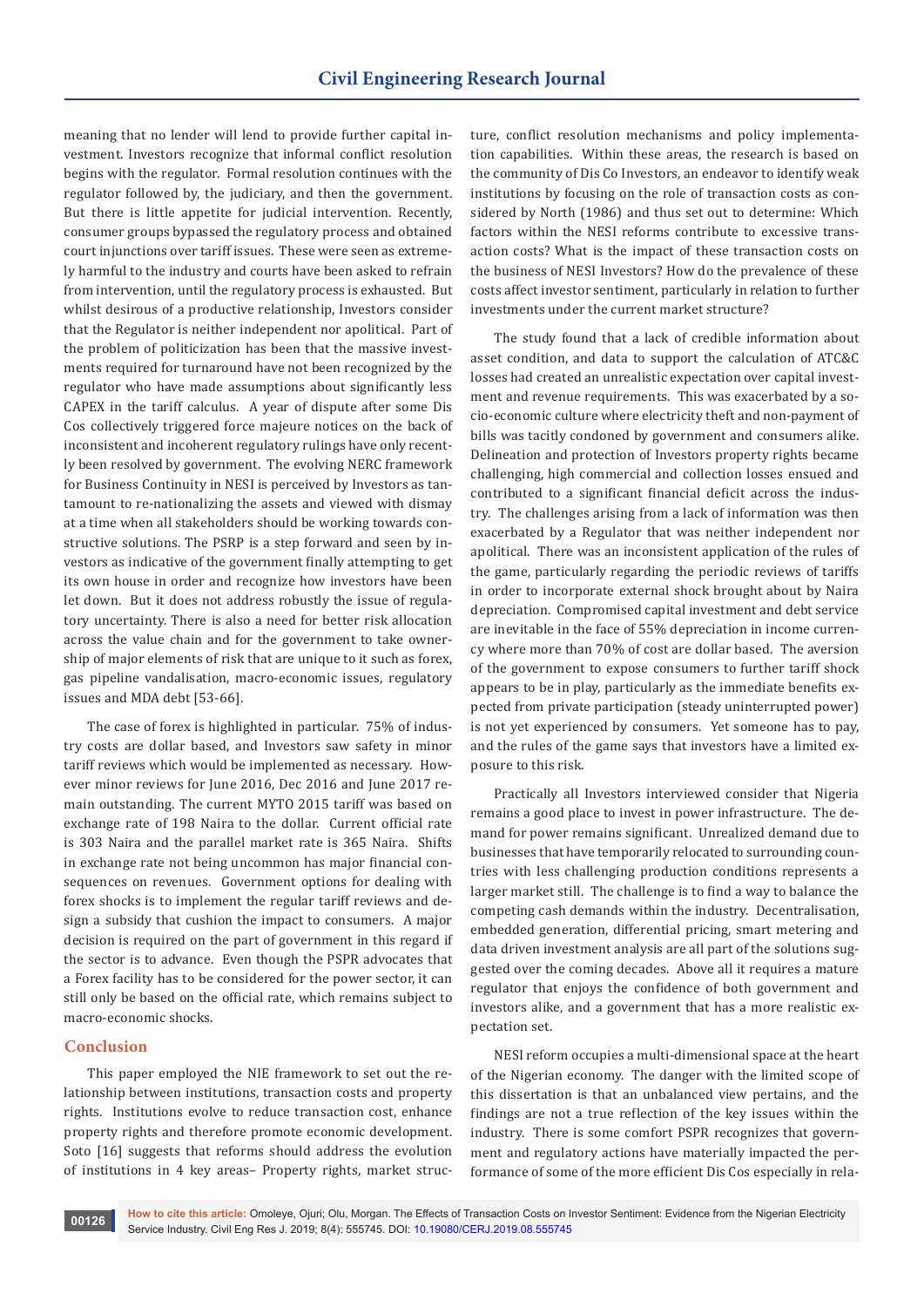tion to tariff review [5] giving some credibility to the one-sided view presented here. A more accurate picture of institutional development will emerge from further studies with other stakeholders including Gen Cos, NERC, TCN, and SO. Given the time and availability of data, quantitative analysis of the industry performance would also support the measurement of transaction costs within the industry.

#### **References**

- 1. Weber B, Alfen H, Weber B (2010) Infrastructure as an asset class. Chichester, West Sussex UK.
- 2. Holburn GLF, Spiller PT (2004) Institutional or structural: lessons from international electricity sector reforms. In the Economics of Contracts: Theory and Applications. pp. 463-502.
- 3. [Oseni MO \(2011\) An analysis of the power sector performance in Ni](https://app.dimensions.ai/details/publication/pub.1008116569?and_facet_journal=jour.1122871)[geria. Renewable and Sustainable Energy Reviews 15\(9\): 4765-4774.](https://app.dimensions.ai/details/publication/pub.1008116569?and_facet_journal=jour.1122871)
- 4. FGN (2015) Ngerian power baseline report, Abuja.
- 5. FGN (2017) Federal republic of nigeria power sector recovery program: 2017- 2021, Abuja.
- 6. [Jannuzzi GDM \(2005\) Power sector reforms in Brazil and its impacts](http://citeseerx.ist.psu.edu/viewdoc/download?doi=10.1.1.537.8403&rep=rep1&type=pdf)  [on energy efficiency and research and development activities. Energy](http://citeseerx.ist.psu.edu/viewdoc/download?doi=10.1.1.537.8403&rep=rep1&type=pdf)  [Policy 33\(2005\): 1753-1762.](http://citeseerx.ist.psu.edu/viewdoc/download?doi=10.1.1.537.8403&rep=rep1&type=pdf)
- 7. Bhattacharyya SC (2007) Power sector reform in South Asia: Why slow and limited so far? Energy Policy, 35(1): 317-332.
- 8. Besant Jones JE (2006) Reforming Power Markets in Developing Countries: What Have We Learned? Pp.164.
- 9. Douglas JB (2006) Power Sector Reform in Developing Countries: A Return to Basics. The Electricity Journal 19(10): 63-70.
- 10. [Jamasb T \(2006\) Between the state and market: Electricity sector re](https://ideas.repec.org/a/eee/juipol/v14y2006i1p14-30.html)[form in developing countries. Utilities Policy 14\(1\): 14-30.](https://ideas.repec.org/a/eee/juipol/v14y2006i1p14-30.html)
- 11. [Erdogdu E \(2012\) A cross-country analysis of electricity market re](https://www.sciencedirect.com/science/article/pii/S014098831300100X)[forms: potential contribution of New Institutional Economics.](https://www.sciencedirect.com/science/article/pii/S014098831300100X) Energy [Economics 39: 239-251.](https://www.sciencedirect.com/science/article/pii/S014098831300100X)
- 12. [Kessides IN \(2012\) The Impacts of Electricity Sector Reforms in Devel](https://www.sciencedirect.com/science/article/pii/S1040619012001753)[oping Countries. The Electricity Journal 25\(6\): 79-88.](https://www.sciencedirect.com/science/article/pii/S1040619012001753)
- 13. [Sioshansi FP \(2006\) Electricity market reform: What has the experi](https://www.sciencedirect.com/science/article/pii/S0957178705000597)[ence taught us thus far? Utilities Policy 14\(2\): 63-75.](https://www.sciencedirect.com/science/article/pii/S0957178705000597)
- 14. [Ullah K, Arentsen MJ, Lovett JC \(2017\) Institutional determinants of](https://www.sciencedirect.com/science/article/pii/S0301421516306814)  [power sector reform in Pakistan. Energy Policy 102: 332-339.](https://www.sciencedirect.com/science/article/pii/S0301421516306814)
- 15. [Wamukonya N \(2003\) Power sector reform in developing countries:](https://scinapse.io/papers/1979836033)  [Mismatched agendas. Energy Policy 31\(12\): 1273-1289.](https://scinapse.io/papers/1979836033)
- 16. [Williams JH, Ghanadan R \(2006\) Electricity reform in developing and](https://www.sciencedirect.com/science/article/abs/pii/S0360544205000423)  [transition countries: A reappraisal. Energy 31\(6-7\): 815-844.](https://www.sciencedirect.com/science/article/abs/pii/S0360544205000423)
- 17. Soto R (1999) Institutional reforms in the electricity sector. Graduate Program in Economics.
- 18. [Musole M \(2009\) Property rights, transaction costs and institutional](https://www.sciencedirect.com/science/article/pii/S0305900608000731)  [change: Conceptual framework and literature review. Progress in Plan](https://www.sciencedirect.com/science/article/pii/S0305900608000731)[ning 71\(2\): 43-85.](https://www.sciencedirect.com/science/article/pii/S0305900608000731)
- 19. UN (2017) World Population propects. The 2017 Revision.
- 20. Williamson OE (1998) The Institutions of Governance. The American Economic Review 88(2): 75-79.
- 21. [Agboola AO \(2015\) Neoclassical economics and new institutional eco](https://www.emerald.com/insight/content/doi/10.1108/PM-12-2014-0055/full/html?fullSc=1)[nomics. Property Management 33\(5\): 412-429.](https://www.emerald.com/insight/content/doi/10.1108/PM-12-2014-0055/full/html?fullSc=1)
- 22. Joskow P (2004) New institutional economics: a report card. Pp.1-32.
- 23. Joskow PL (2004) Electricity sector restructuring and competition: A transaction-cost perspective. In the Economics of Contracts: Theory and Applications. Pp. 503-530.
- 24. Williamson OE (1975) Markets and Hierarchies, The Free Press, New York, USA.
- 25. North DC (1986) The New Institutional Economics. Journal of Institutional and Theoretical Economics 142(1): 230-237.
- 26. [Williamson OE \(2000\) The new institutional economics-Taking stock,](https://www.jstor.org/stable/2565421)  [looking ahead. Journal of Economic Literature 38\(3\): 595-613.](https://www.jstor.org/stable/2565421)
- 27. Klein PG (2000) New Institutional Economics. Encyclopedia of Law and Economic. Pp. 456-489.
- 28. North DC (1992) The new institutional economics and development.
- 29. Coase RH (2013) The problem of social cost. Journal of Law and Economics. Pp. 837-877.
- 30. Coase RH (1937) The Nature of the Firm. Economica 4(16): 386-405.

#### Johnson

- 31. [Williamson OE \(1981\) The Economics of Organisation: The Transac](https://www.jstor.org/stable/2778934)[tion Cost Approach. American Journal of Sociology 87\(3\): 548-577.](https://www.jstor.org/stable/2778934)
- 32. [Williamson OE \(1979\) Transaction-cost economics: The governance of](https://www.jstor.org/stable/725118)  [contractual relations. Journal of Law and Economics 22\(2\): 233-261.](https://www.jstor.org/stable/725118)
- 33. Allen DW (2000) Transaction Costs. Encyclopedia of Law and Economics. Pp. 893-926.
- 34. Saravia Matus S, Dietrich M (1990) Emergence and impact of transaction costs in developing economies: the case of the Nicaraguan coffee industry during the Sandinista Regime.
- 35. O'Driscoll GP, Hoskins L (2003) Property Rights the Key to Economic Development.
- 36. [Eggertsson T \(1990\) The Role of Transaction Costs and Property in](https://www.sciencedirect.com/science/article/pii/001429219090118I)  [Economic Analysis. European Economic Review 34 \(2-3\): 450-457.](https://www.sciencedirect.com/science/article/pii/001429219090118I)
- 37. [Bardhan P \(1989\) The New Institutional Economics and Development](https://www.sciencedirect.com/science/article/abs/pii/0305750X89900806)  [Theory: A Brief Critical Assessment. World Development 17\(9\): 1389-](https://www.sciencedirect.com/science/article/abs/pii/0305750X89900806) [1395.](https://www.sciencedirect.com/science/article/abs/pii/0305750X89900806)
- 38. Hodgson GM (2010) Limits of Transaction Cost Analysis. He Elgar Companion to Transaction Cost Economics. Pp. 11.
- 39. Harriss J, Hunter J, Lewis CM (1997) The new institutional economics and Third World development. London, New York, USA.
- 40. Meramveliotakis G, Milonakis D (2010) Surveying the Transaction Cost Foundations of New Institutional Economics: A Critical Inquiry. Journal of Economic Issues. Pp.1045-1072.
- 41. [Joskow PL \(2003\) Electricity Sector Restructuring and Comptition:](https://ideas.repec.org/a/ioe/cuadec/v40y2003i121p548-558.html)  [Lessons Learned. Cuadernos de econom](https://ideas.repec.org/a/ioe/cuadec/v40y2003i121p548-558.html)ía 40(121): 548-558.
- 42. Joskow PL (1998) Electricity Sectors in Transition. The Energy Journal 19(2): 25-52.
- 43. [Joskow PL \(1991\) The Role of Transaction Cost Economics in Antitrust](https://www.jstor.org/stable/764958)  [and Public Utility Regulatory Policies. Journal of Law, Economics & Or](https://www.jstor.org/stable/764958)[ganisation 7: 53-83.](https://www.jstor.org/stable/764958)
- 44. Newbery D (2006) Electricity Liberalization in Britain and the Evolution of Market Design. In Electricity Market Reform. Elsevier Global Energy Policy and Economics Series. Pp.109-143.
- 45. Jamasb T, Pollitt M (2005) Electricity market reform in the European Union: Review of Progress toward Liberalisation and Integration. The Energy Journal 26: 11-41.
- 46. Nepal R, Jamasb T (2012) Reforming the power sector in transition: Do institutions matter? Energy Economics 34(5): 1675-1682.

**How to cite this article:** Omoleye, Ojuri; Olu, Morgan. The Effects of Transaction Costs on Investor Sentiment: Evidence from the Nigerian Electricity **OO127 IDOW to the this article**. Onlineye, Ojuri, Old, Morgan. The Ellects of Hansaction Costs of 1<br>Service Industry. Civil Eng Res J. 2019; 8(4): 555745. DOI: [10.19080/CERJ.2019.08.555745](http://dx.doi.org/10.19080/CERJ.2019.08.555745)